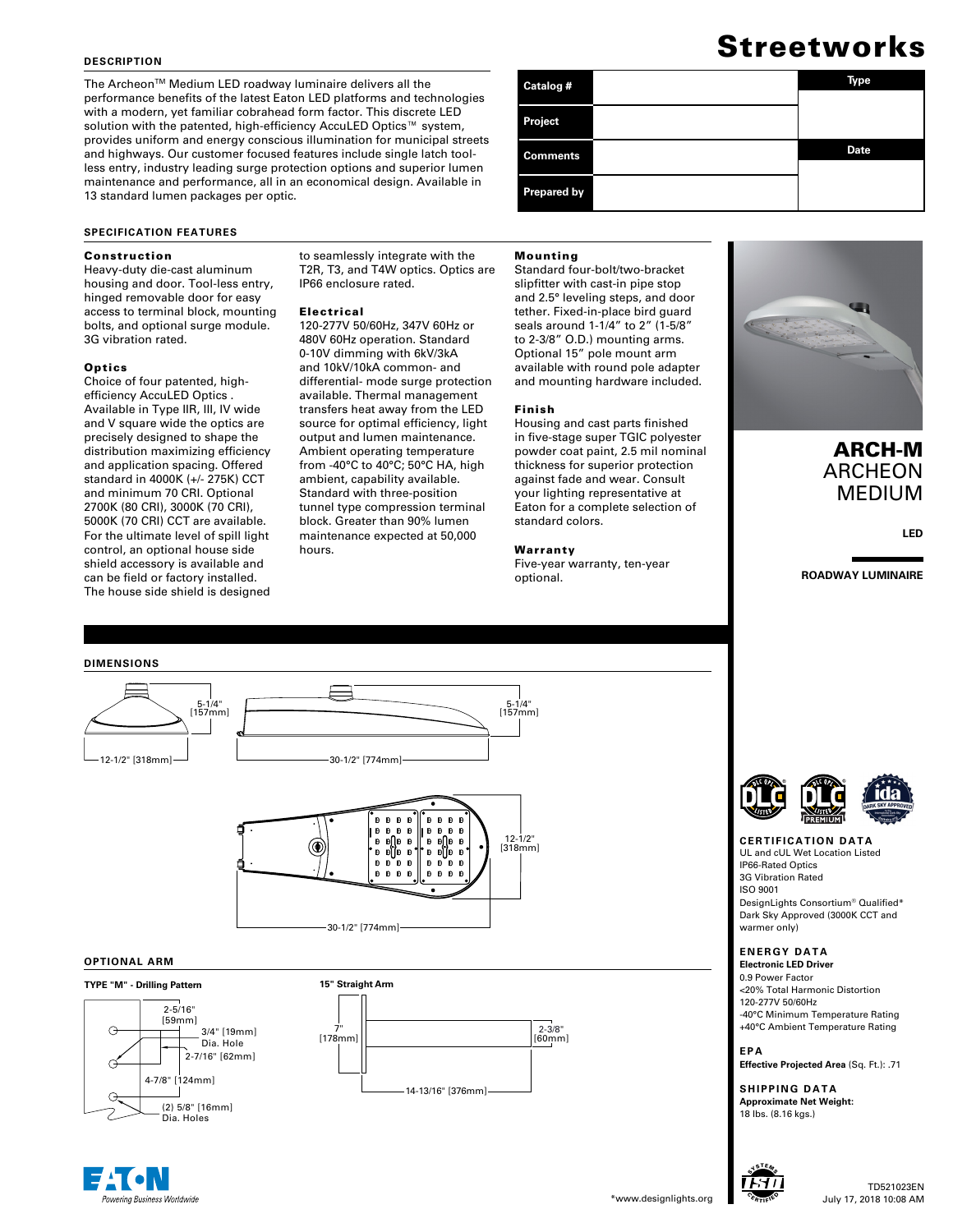### **POWER AND LUMENS**

|                      | Light Engine - AF48* | AF48-40                  | AF48-50                  | AF48-60                  | AF48-70                  | AF48-80                  | AF48-90                  | AF48-100                 | AF48-110                 | AF48-120                 | AF48-130                 | AF48-140     | AF48-150                 | AF48-160                 |
|----------------------|----------------------|--------------------------|--------------------------|--------------------------|--------------------------|--------------------------|--------------------------|--------------------------|--------------------------|--------------------------|--------------------------|--------------|--------------------------|--------------------------|
| Power (Watts)        |                      | 38                       | 48                       | 63                       | 73                       | 83                       | 92                       | 101                      | 111                      | 122                      | 131                      | 141          | 151                      | 161                      |
| <b>Wattage Label</b> |                      | 40                       | 50                       | 60                       | 70                       | 80                       | 90                       | 100                      | 110                      | 120                      | 130                      | 140          | 150                      | 160                      |
| Current (A) @ 120V   |                      | 0.318                    | 0.399                    | 0.527                    | 0.609                    | 0.693                    | 0.768                    | 0.846                    | 0.925                    | 1.020                    | 1.100                    | 1.180        | 1.260                    | 1.340                    |
|                      |                      |                          |                          |                          |                          |                          |                          |                          |                          |                          |                          |              |                          |                          |
| Current (A) @ 277V   |                      | 0.145                    | 0.178                    | 0.243                    | 0.275                    | 0.309                    | 0.342                    | 0.374                    | 0.407                    | 0.453                    | 0.486                    | 0.518        | 0.553                    | 0.586                    |
| Current (A) @ 347V   |                      | $\sim$ $\sim$            | $\sim$                   | 0.188                    | 0.216                    | 0.245                    | 0.271                    | 0.298                    | 0.325                    | 0.371                    | 0.400                    | 0.428        | 0.458                    | 0.487                    |
| Current (A) @ 480V   |                      | $\sim$ $-$               | $\overline{\phantom{a}}$ | 0.146                    | 0.165                    | 0.185                    | 0.203                    | 0.222                    | 0.240                    | 0.286                    | 0.304                    | 0.323        | 0.344                    | 0.363                    |
| Optics               |                      |                          |                          |                          |                          |                          |                          |                          |                          |                          |                          |              |                          |                          |
|                      | 4000K/5000K          | 5,461                    | 6,785                    | 8,780                    | 10,007                   | 11,192                   | 12,383                   | 13,401                   | 14,334                   | 15,382                   | 16,251                   | 17,098       | 17,944                   | 18,673                   |
| T <sub>2</sub> R     | <b>BUG Rating</b>    | B1-U0-<br>G <sub>1</sub> | B1-U0-<br>G <sub>2</sub> | B1-U0-<br>G2             | B1-U0-<br>G2             | B2-U0-<br>G <sub>2</sub> | B2-U0-<br>G2             | B2-U0-<br>G2             | B2-U0-<br>G2             | B2-U0-<br>G2             | B2-U0-<br>G <sub>2</sub> | B2-U0-<br>G3 | B2-U0-<br>G3             | B2-U0-<br>G <sub>3</sub> |
|                      | 3000K                | 4.835                    | 6,006                    | 7,772                    | 8,858                    | 9,907                    | 10.961                   | 11,862                   | 12.689                   | 13,616                   | 14.385                   | 15,135       | 15,884                   | 16,529                   |
|                      | <b>BUG Rating</b>    | B1-U0-<br>G <sub>1</sub> | B1-U0-<br>G <sub>2</sub> | B1-U0-<br>G <sub>2</sub> | B1-U0-<br>G <sub>2</sub> | B1-U0-<br>G <sub>2</sub> | B2-U0-<br>G <sub>2</sub> | B2-U0-<br>G <sub>2</sub> | B2-U0-<br>G <sub>2</sub> | B2-U0-<br>G <sub>2</sub> | B2-U0-<br>G <sub>2</sub> | B2-U0-<br>G2 | B2-U0-<br>G <sub>2</sub> | B2-U0-<br>G3             |
|                      | 4000K/5000K          | 5,427                    | 6,743                    | 8,725                    | 9,944                    | 11,122                   | 12,305                   | 13,317                   | 14,244                   | 15,286                   | 16,149                   | 16,991       | 17,832                   | 18,556                   |
|                      | <b>BUG Rating</b>    | B1-U0-<br>G <sub>2</sub> | B1-U0-<br>G <sub>2</sub> | B2-U0-<br>G <sub>2</sub> | B2-U0-<br>G <sub>2</sub> | B2-U0-<br>G <sub>2</sub> | B2-U0-<br>G <sub>2</sub> | B2-U0-<br>G <sub>2</sub> | B2-U0-<br>G3             | B2-U0-<br>G3             | B2-U0-<br>G3             | B3-U0-<br>G3 | B3-U0-<br>G3             | B3-U0-<br>G3             |
| T3                   | 3000K                | 4,804                    | 5,969                    | 7,723                    | 8,803                    | 9,845                    | 10,893                   | 11,788                   | 12,609                   | 13,531                   | 14,295                   | 15,041       | 15,785                   | 16,426                   |
|                      | <b>BUG Rating</b>    | B1-U0-<br>G <sub>2</sub> | B1-U0-<br>G <sub>2</sub> | B1-U0-<br>G2             | B2-U0-<br>G <sub>2</sub> | B2-U0-<br>G2             | B2-U0-<br>G <sub>2</sub> | B2-U0-<br>G <sub>2</sub> | B2-U0-<br>G <sub>2</sub> | B2-U0-<br>G3             | B2-U0-<br>G <sub>3</sub> | B2-U0-<br>G3 | B2-U0-<br>G3             | B2-U0-<br>G <sub>3</sub> |
| T <sub>4</sub> W     | 4000K/5000K          | 5.399                    | 6,708                    | 8.679                    | 9,893                    | 11.064                   | 12,242                   | 13,248                   | 14.171                   | 15,207                   | 16.066                   | 16,903       | 17.740                   | 18,460                   |
|                      | <b>BUG Rating</b>    | B1-U0-<br>G <sub>2</sub> | B1-U0-<br>G <sub>2</sub> | B2-U0-<br>G3             | B2-U0-<br>G <sub>3</sub> | B2-U0-<br>G3             | B2-U0-<br>G3             | B2-U0-<br>G3             | B3-U0-<br>G3             | B3-U0-<br>G3             | B3-U0-<br>G3             | B3-U0-<br>G3 | B3-U0-<br>G3             | B3-U0-<br>G4             |
|                      | 3000K                | 4,779                    | 5,938                    | 7,683                    | 8,757                    | 9,794                    | 10,836                   | 11,727                   | 12,544                   | 13,461                   | 14,221                   | 14,963       | 15,703                   | 16,341                   |
|                      | <b>BUG Rating</b>    | B1-U0-<br>G <sub>2</sub> | B1-U0-<br>G <sub>2</sub> | B2-U0-<br>G <sub>2</sub> | B2-U0-<br>G <sub>3</sub> | B2-U0-<br>G3             | B2-U0-<br>G3             | B2-U0-<br>G3             | B2-U0-<br>G3             | B2-U0-<br>G3             | B3-U0-<br>G3             | B3-U0-<br>G3 | B3-U0-<br>G3             | B3-U0-<br>G3             |
|                      | 4000K/5000K          | 5,570                    | 6,920                    | 8,954                    | 10,206                   | 11,414                   | 12,629                   | 13,667                   | 14,619                   | 15,688                   | 16,574                   | 17,438       | 18,301                   | 19,044                   |
|                      | <b>BUG Rating</b>    | B3-U0-<br>G <sub>1</sub> | B3-U0-<br>G <sub>2</sub> | B4-U0-<br>G <sub>2</sub> | B4-U0-<br>G <sub>2</sub> | B4-U0-<br>G <sub>2</sub> | B4-U0-<br>G <sub>2</sub> | B4-U0-<br>G <sub>3</sub> | B4-U0-<br>G3             | B4-U0-<br>G3             | B4-U0-<br>G3             | B5-U0-<br>G3 | B5-U0-<br>G3             | B5-U0-<br>G <sub>3</sub> |
| 5WQ                  | 3000K                | 4,931                    | 6,126                    | 7,926                    | 9,034                    | 10,104                   | 11,179                   | 12,098                   | 12,941                   | 13,887                   | 14,671                   | 15,436       | 16,200                   | 16,858                   |
|                      | <b>BUG Rating</b>    | B3-U0-<br>G1             | B3-U0-<br>G <sub>2</sub> | B3-U0-<br>G <sub>2</sub> | B4-U0-<br>G2             | B4-U0-<br>G2             | B4-U0-<br>G2             | B4-U0-<br>G2             | B4-U0-<br>G <sub>2</sub> | B4-U0-<br>G3             | B4-U0-<br>G3             | B4-U0-<br>G3 | B4-U0-<br>G3             | B4-U0-<br>G3             |

### **LUMEN MAINTENANCE**

| <b>Light Engine</b> | Ambient<br>Temperature | TM-21<br><b>Lumen Maintenance</b><br>(60,000 Hours) | <b>Theoretical L70</b><br>(Hours) |  |
|---------------------|------------------------|-----------------------------------------------------|-----------------------------------|--|
| AF48-40 to AF48-160 | Up to $50^{\circ}$ C   | >95%                                                | 416,000                           |  |

### **LUMEN MULTIPLIER**

| Ambient<br>Temperature | Lumen<br><b>Multiplier</b> |
|------------------------|----------------------------|
| 0°C                    | 1.02                       |
| $10^{\circ}$ C         | 1.01                       |
| $25^{\circ}$ C         | 1.00                       |
| $40^{\circ}$ C         | 0.99                       |
| $50^{\circ}$ C         | 0.97                       |